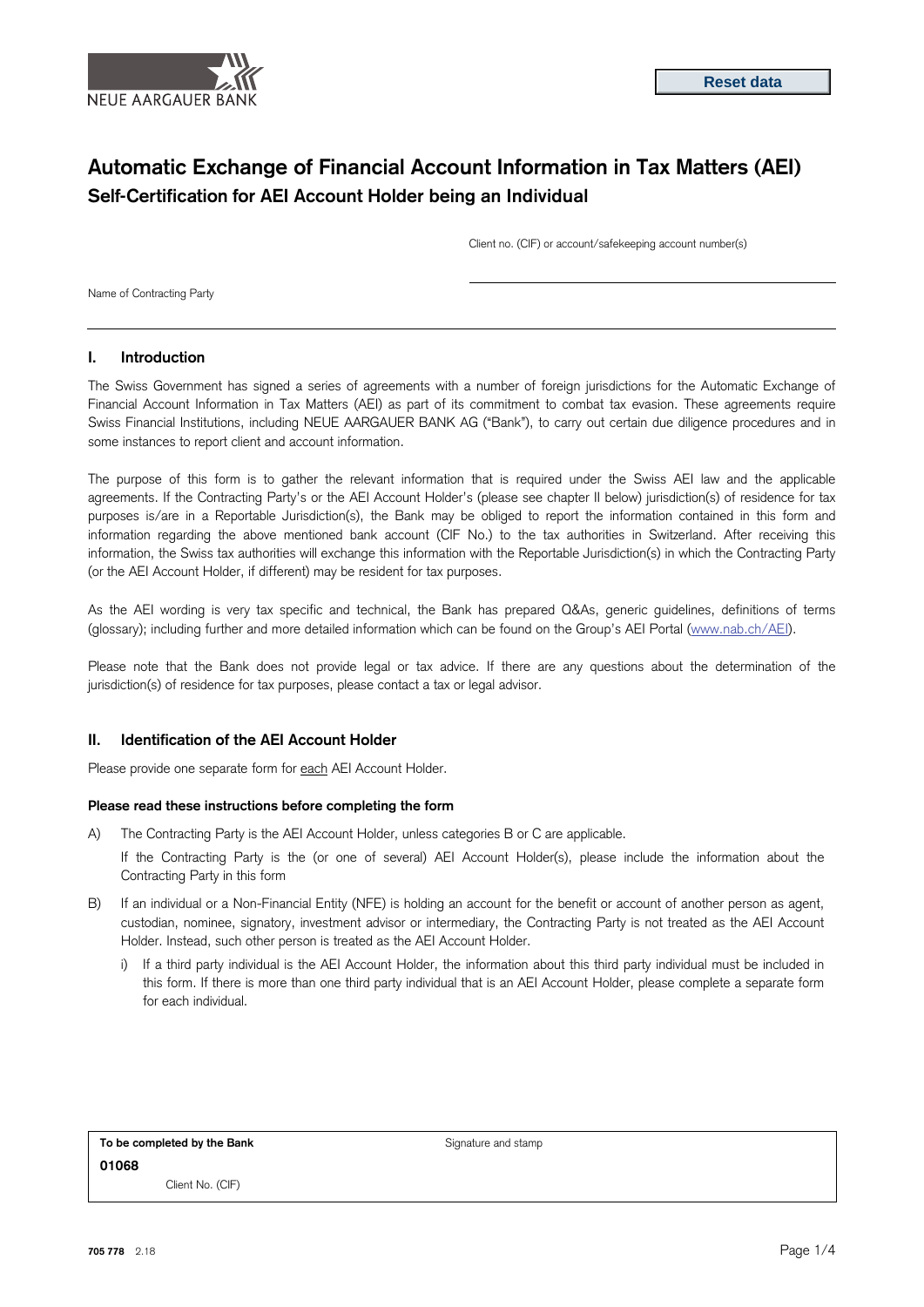- ii) If one or more third party entities are the AEI Account Holder(s), this form does not have to be completed. Instead the form "Self-Certification for AEI Account Holder being an Entity" must be completed for each third party entity.
- iii) If third party individuals and third party entities are the AEI Account Holder(s) please follow the instructions for individuals under i) and the instructions for entities under ii).
- C) If the Contracting Party is holding the account as a trustee on behalf of a trust, the trust is treated as the AEI Account Holder. This form does not have to be completed. Instead, the form "Self-Certification for AEI Account Holder being an entity" must be completed for the trust.

# **III. Personal Data and Tax Residence of the AEI Account Holder (may be identical to the Contracting Party)**

| Name                           | First name |  |  |  |  |  |  |  |  |
|--------------------------------|------------|--|--|--|--|--|--|--|--|
| Date of birth (dd.mm.yyyy)     |            |  |  |  |  |  |  |  |  |
| Residence Address / Street/No. |            |  |  |  |  |  |  |  |  |
| Zip code                       | Town/City  |  |  |  |  |  |  |  |  |
| Country (no abbreviation)      |            |  |  |  |  |  |  |  |  |

Please insert below **all** jurisdiction(s) of residence for tax purposes.

Generally, an individual is resident for tax purposes in a jurisdiction if, under the laws of that jurisdiction (including tax conventions, e.g. double tax agreements), he/she pays or should be paying taxes therein by reason of his/her domicile, residence, or any other criterion of a similar nature, and not only from sources in that jurisdiction.

Further you may be required to provide additional information to evidence the declaration made.

For additional information on tax residence, please contact a tax and legal adviser and visit the Group's AEI Portal [\(www.nab.ch/AEI\).](http://www.credit-suisse.com/AEI) 

### **Jurisdiction 1:**

**Jurisdiction of Residence for Tax Purposes Taxpayer Identification Number (TIN)<sup>1</sup>** (no abbreviations) (or equivalent Identification Number)



### **If the TIN is unavailable, please tick the box with the appropriate reason (only one box can be ticked):**

 **Reason A**: The relevant jurisdiction is Switzerland (Note: If you tick this box, please make sure that you also have entered above your jurisdiction of residence for tax purposes)

**<sup>1</sup>**For more information regarding TIN please contact a tax or legal adviser or visit the Group's AEI Portal (www.nab.ch/AEI).

## **To be completed by the Bank**

\_\_\_\_\_\_\_\_\_\_\_\_\_\_\_\_\_\_\_\_

Client No. (CIF)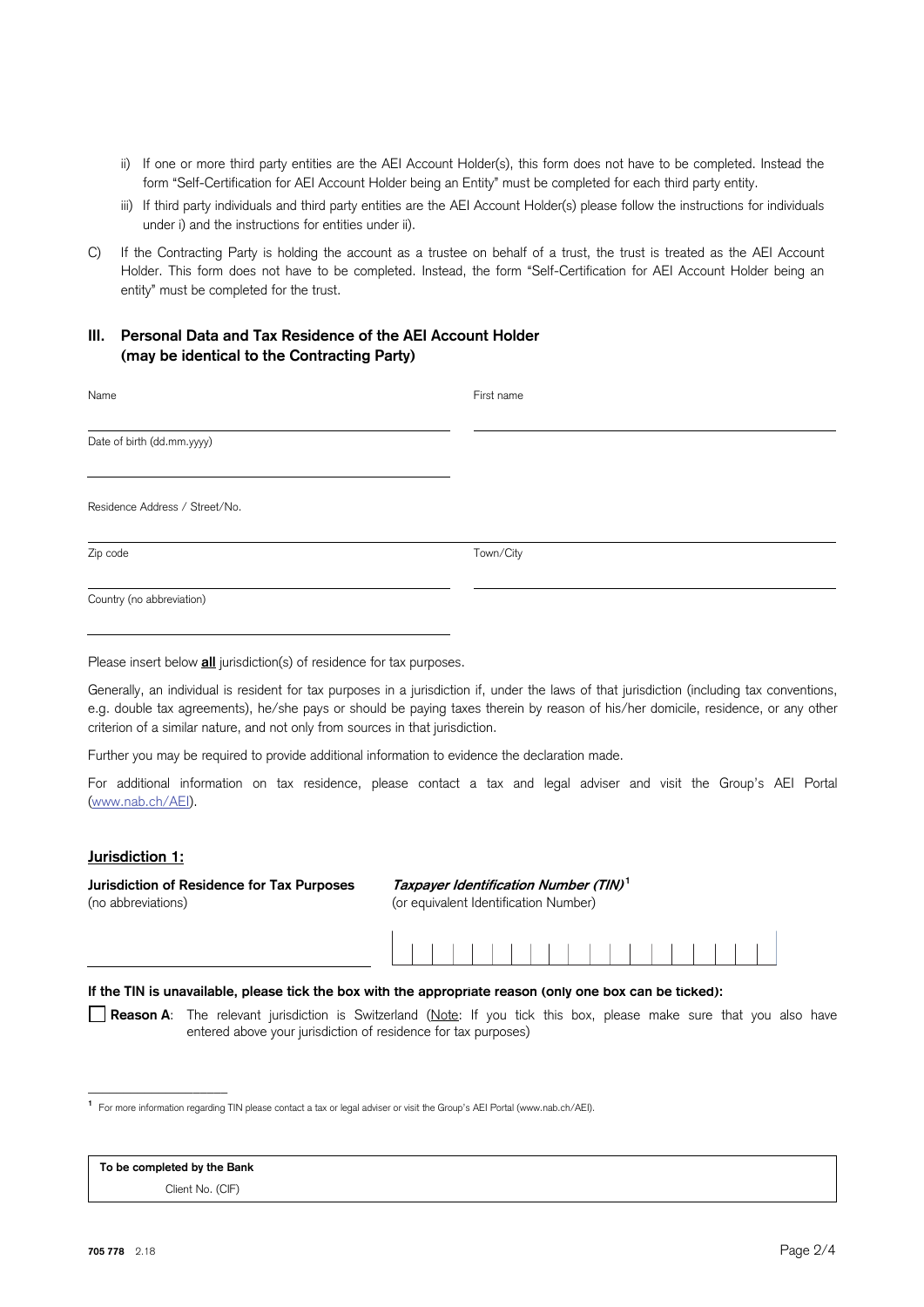| <b>Reason B</b> : The jurisdiction where the AEI Account Holder is liable to pay tax does not issue TINs (or an equivalent |  |  |  |  |  |  |  |  |  |
|----------------------------------------------------------------------------------------------------------------------------|--|--|--|--|--|--|--|--|--|
| identification number) to its residents <sup>2</sup>                                                                       |  |  |  |  |  |  |  |  |  |

**Reason C**: The TIN is not available at the moment but will be provided as soon as possible.

#### **Jurisdiction 2:**

| Jurisdiction of Residence for Tax Purposes<br>(no abbreviations) | (or equivalent Identification Number) |  |  |  |  | Taxpayer Identification Number (TIN) <sup>1</sup> |  |  |  |  |  |
|------------------------------------------------------------------|---------------------------------------|--|--|--|--|---------------------------------------------------|--|--|--|--|--|
|                                                                  |                                       |  |  |  |  |                                                   |  |  |  |  |  |

**If the TIN is unavailable please, tick the box with the appropriate reason (only one box can be ticked):** 

**Reason A**: The relevant jurisdiction is Switzerland (Note: If you tick this box, please make sure that you also have entered above your jurisdiction of residence for tax purposes)

 **Reason B**: The jurisdiction where the AEI Account Holder is liable to pay tax does not issue TINs (or an equivalent identification number) to its residents**<sup>2</sup>**

**Reason C**: The TIN is not available at the moment but will be provided as soon as possible.

#### **Jurisdiction 3:**

**Jurisdiction of Residence for Tax Purposes Taxpayer Identification Number (TIN)<sup>1</sup>** (no abbreviations) (or equivalent Identification Number)

#### **If the TIN is unavailable, please tick the box with the appropriate reason (only one box can be ticked):**

**Reason A**: The relevant jurisdiction is Switzerland (Note: If you tick this box, please make sure that you also have entered above your jurisdiction of residence for tax purposes)

 **Reason B**: The jurisdiction where the AEI Account Holder is liable to pay tax does not issue TINs (or an equivalent identification number) to its residents**<sup>2</sup>**

**Reason C**: The TIN is not available at the moment but will be provided as soon as possible.

### **Please use an additional form if the above mentioned AEI Account Holder is tax resident in more than three jurisdictions.**

#### **IV. Acknowledgment and Certification**

- 1. The Contracting Party confirms that all statements made in this form are to the best of its knowledge and belief, correct and complete.
- 2. The Contracting Party confirms that it has listed all its (or the AEI Account Holder's, if different) jurisdiction(s) of residence for tax purposes.

**To be completed by the Bank** Client No. (CIF)

\_\_\_\_\_\_\_\_\_\_\_\_\_\_\_\_\_\_\_\_

**<sup>1</sup>**For more information regarding TIN please contact a tax or legal adviser or visit the Group's AEI Portal (www.nab.ch/AEI).

<sup>&</sup>lt;sup>2</sup> Reason B also covers cases where the jurisdiction in which the AEI Account Holder is liable to pay tax does not issue TINs to some types of its residents (e.g. minors)